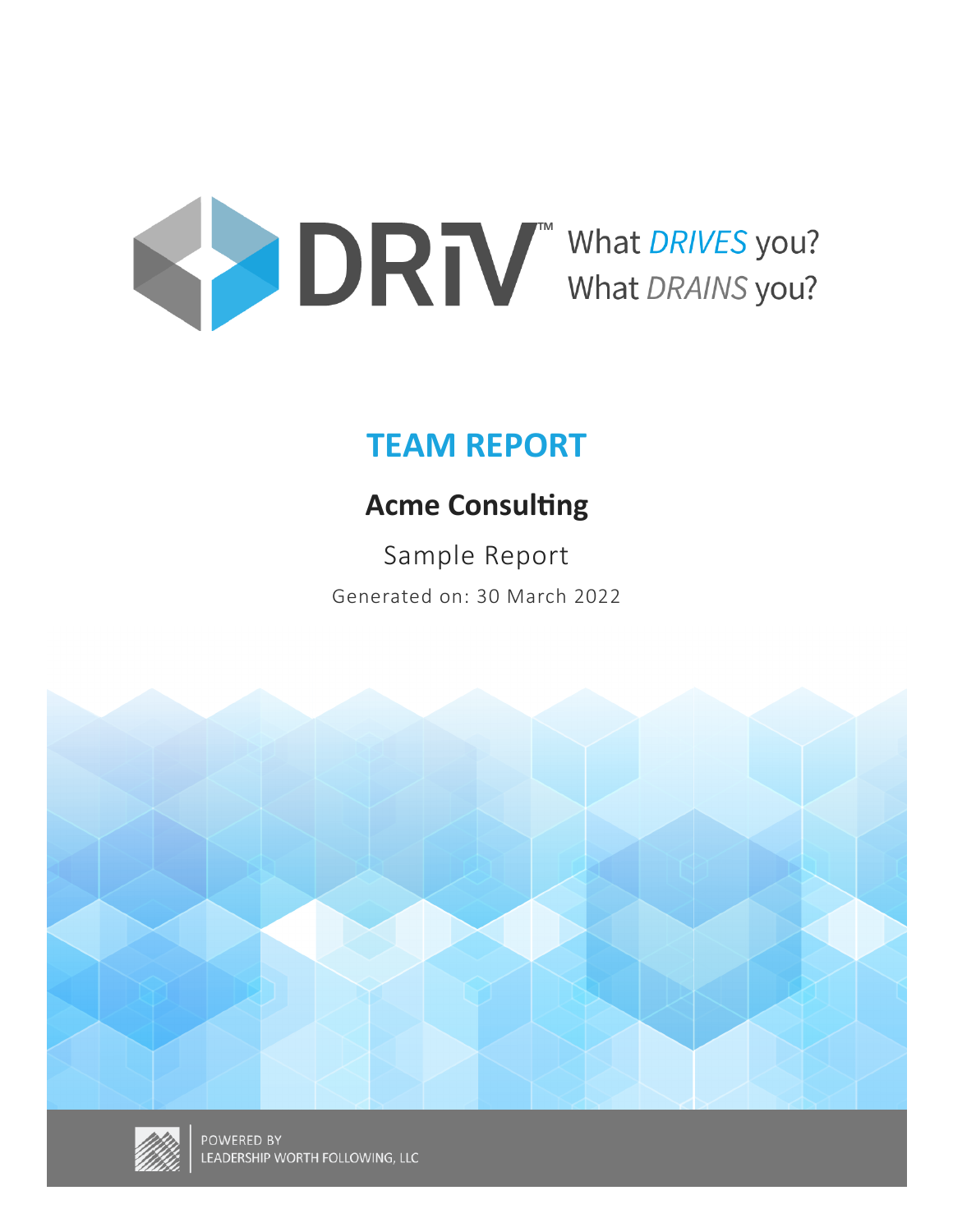

### **DRiV TEAM REPORT**

The DRiV Team Report provides insight into what drives and drains the energy of this team as a whole. It includes the team's DRiV Profiles and the DRiV Factor scores making up the team's Profiles. Each DRiV Factor is then explained in greater detail, highlighting how drivers affect team behavior, energy, and interpersonal dynamics.

### **THE DRiV MODEL**

The DRiV integrates more than 50 years of research on what drives human behavior to provide a comprehensive picture of what drives and drains individuals and teams. This research uncovered 28 specific drivers spanning across the following six DRiV Factors, and their potential impact on team dynamics:



### **GUIDELINES FOR INTERPRETATION**

The DRiV Team Report provides team-level insights for all 28 drivers, showing where the team is similar and different. Similarities and differences are not inherently "good" or "bad," but they can have implications for team dynamics. While all 28 drivers are important to consider, focusing on the most influential drivers can help optimize team performance. The most influential drivers are identified as one or more of the following:

What Drives this Team – These are, on average, the five highest drivers.

What Drains this Team – These are, on average, the five lowest drivers.

Team DRiVersity – These are the five drivers with the greatest differences among team members.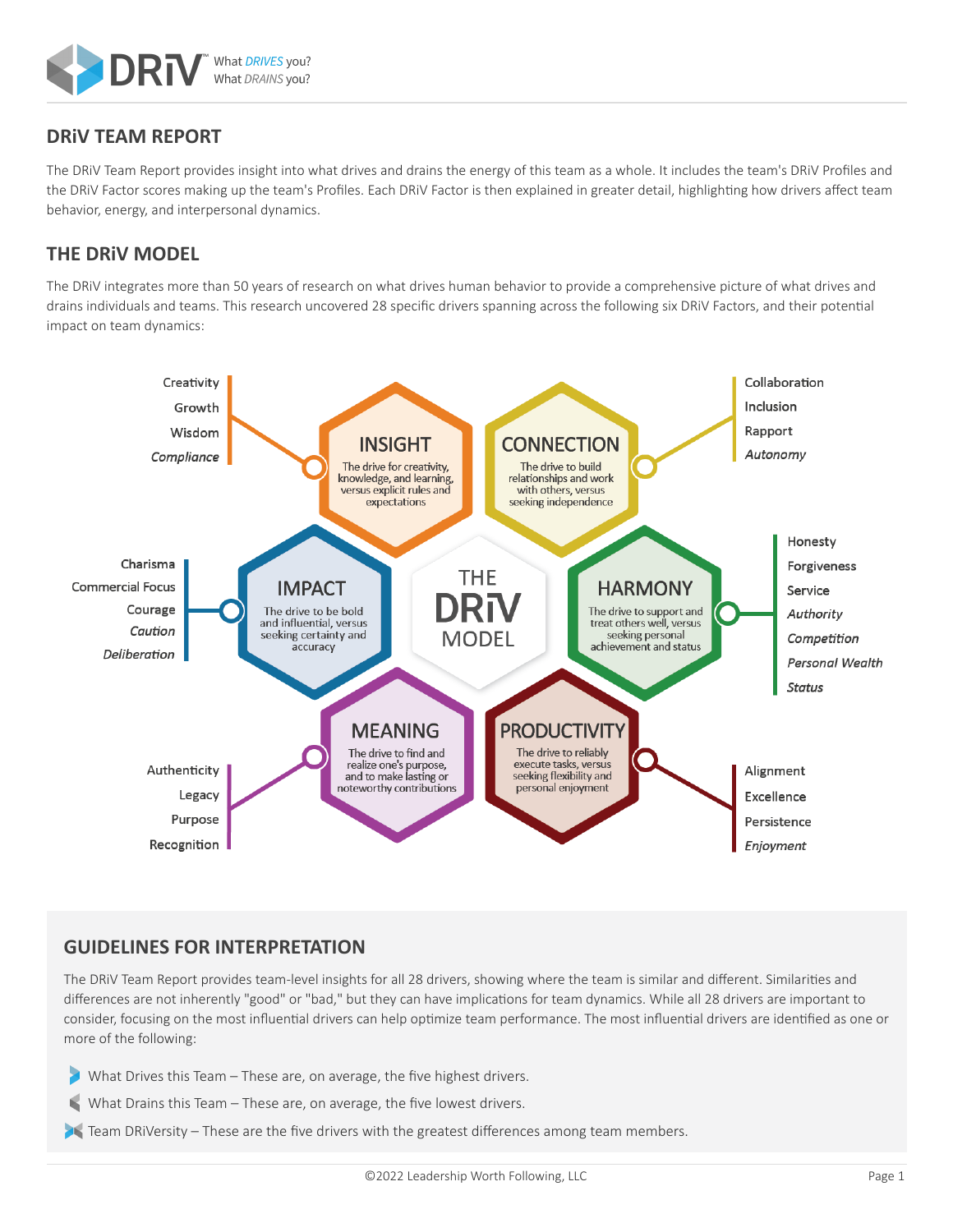

### **DRiV TEAM PROFILES**

To understand how the team generally operates, it is helpful to consider the various DRiV Profiles that each team member possesses. The more common a profile is, the more descriptive that profile will be of how the team operates. The less common a profile, the less descriptive that profile will be for the team.

#### **Entrepreneur 2/6**

Tend to move quickly to find high impact and innovative solutions for business problems. Less inclined to consider team member emotions, move slowly, and include diverse perspectives in decision-making.

### Achiever

Tend to be pragmatic, ambitious, and will focus their energy on achieving individual goals. Less driven by a grandiose vision or purpose, and will struggle to prioritize team goals over individual success.

## **Traveler**

Tend to be ambitious yet cautious, needing a clear path to success with freedom to flex when needed. Less interested in influencing others, taking risks, or ambiguous situations where goals and roles are unclear.

Tend to be driven by a clear mission and will focus their energy on creating long-term value and impacting the business. Less inclined to carefully analyze issues and may struggle with strict rules and processes.

**Builder 1/6**

**Director**

Tend to be independent, taskoriented, and conscientious about their individual and team responsibilities. Less focused on relationships and will struggle to build alignment and move past mistakes.

### **Technician**

Tend to be competitive and motivated to achieve goals through clearly defined processes and standards. Less driven to build alignment or share decision-making through brainstorming, collaboration, or debate.

**Developer 1/6** 

Tend to be persistent, candid, and enjoy opportunities to

collaborate and work toward benefitting the broader good in some way. Less motivated by competition among the team or a focus on individual contributions.

### **D** Operator

Tend to focus on meeting or exceeding expectations through clear goals, defined processes, and a careful approach. Less focused on moving fast, being flexible, or being recognized for team accomplishments.

### **In** Steward

Tend to be reliable, trustworthy, and will prioritize team goals and relationships above individual success. Less inclined toward impersonal, competitive environments without supportive leadership.

#### **TASK FOCUS PEOPLE FOCUS**

Tend to enjoy connecting with one another, learning and developing, and the ability to influence broadly. Less inclined to engage in behaviors that could be harmful to relationships among team members.

**Advocate 2/6**

**Humanitarian**

Tend to focus on relationships, serving others, being authentic, and having fun in their work. Less inclined to enjoy competitive environments that focus heavily on impacting the bottom line of the business.

### **ผู้นี้จ**ู้ Peacemaker

Tend to focus on being careful, intentional, and having a supportive and harmonious team dynamic. Less inclined to address conflict within the team, hold others accountable, or push for fast execution.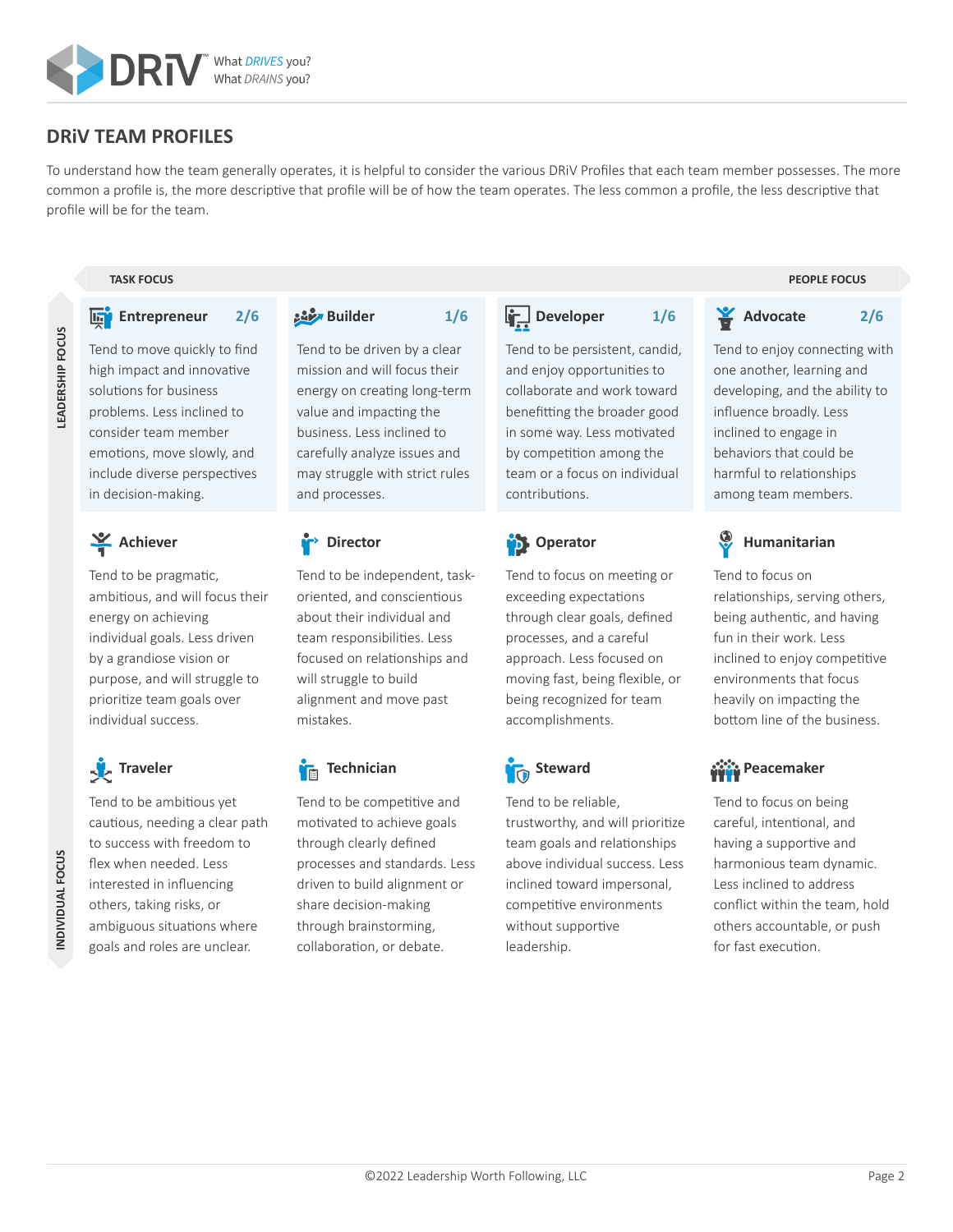

### **DRiV TEAM SUMMARY**

Below are the results of the team's six DRiV factors. The solid line represents the team's average score and the lighter shaded area represents the middle 50% of team members' scores. Insights at the bottom of the page describe what drives and drains the team, along with its areas of DRiVersity.



#### **WHAT DRIVES THIS TEAM...**

#### **COMMERCIAL FOCUS**

achieving team results that positively impact business growth and organizational profitability

#### **COURAGE**

discussing opinions candidly and addressing tough issues and conflict directly

#### **WISDOM**

discussing the big picture and sharing perspectives, especially on complex or strategic issues

#### **GROWTH**

learning, developing, and finding opportunities to support growth for self and others

#### **FORGIVENESS**

moving past team member mistakes, errors, and missteps without judgment or resentment

#### **WHAT** *DRAINS* **THIS TEAM...**

#### **DELIBERATION**

slowing down to thoroughly think through details and carefully weigh multiple options

#### **COMPLIANCE**

following rigid rules and procedures that limit the team's ability to question and adapt how work is done

#### **PERSISTENCE**

rigid expectations on time and process that stifle flexibility and balance of multiple priorities

#### **CAUTION**

slowing down to consider risks and unintended impact or being prevented from taking on new challenges

#### **LEGACY**

working toward long-term goals or projects without visibility to the immediate, tangible impact

### **TEAM DRIVERSITY...**

#### **INCLUSION**

making all voices heard while ensuring only appropriate parties are involved in decisions

#### **RAPPORT**

connecting and building personal relationships while focusing on goals and work

#### **CHARISMA**

balancing enthusiasm, passion, and attempts to influence with a measured and steady discussion

#### **COLLABORATION**

using both collaborative and independent approaches to accomplish goals

#### **SERVICE**

remaining efficient with clear individual responsibilities, but helping others as needed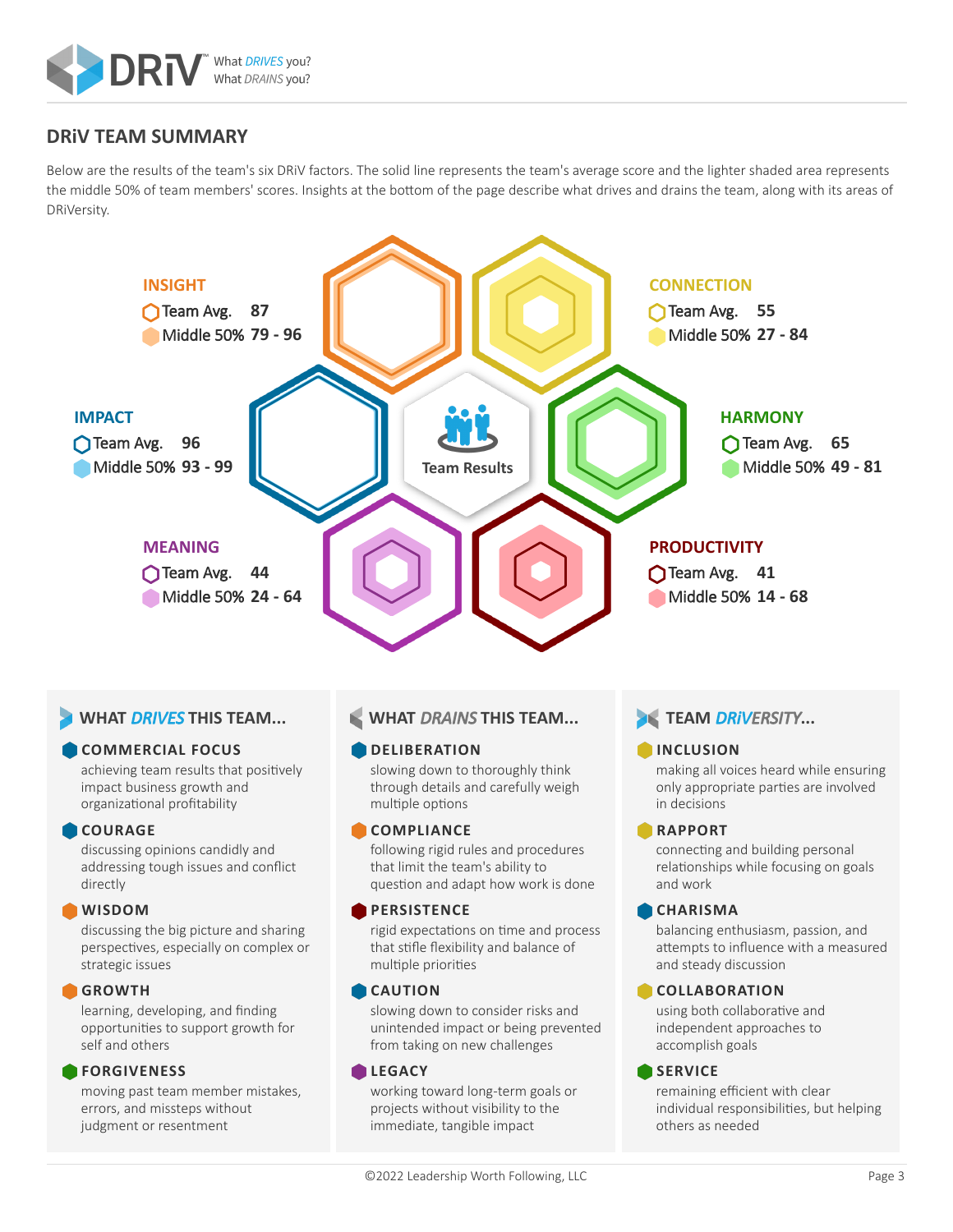



#### **AT ITS BEST, THIS TEAM WILL...**

- Balance passion and emotional appeals with steady and rational arguments, building stronger buy-in
- Push themselves toward goals that provide new business opportunities and stronger financial results
- Challenge one another, openly discuss differing opinions, and directly address conflict and tough issues
- Optimistically take on new opportunities and test boundaries without fear of possible failure
- Easily adapt in the face of new information and make intuitive decisions that drive team results

- Overlook the voices and opinions of more reserved team members, missing out on valuable insights
- Neglect the importance of non-financial factors for the team and organization when making decisions
- Struggle to build alignment due to difficulty compromising and engaging in unnecessary debate
- Overlook or ignore avoidable risks and potentially negative consequences of decisions and actions
- Rush the decision-making process and make low-quality decisions that damage their credibility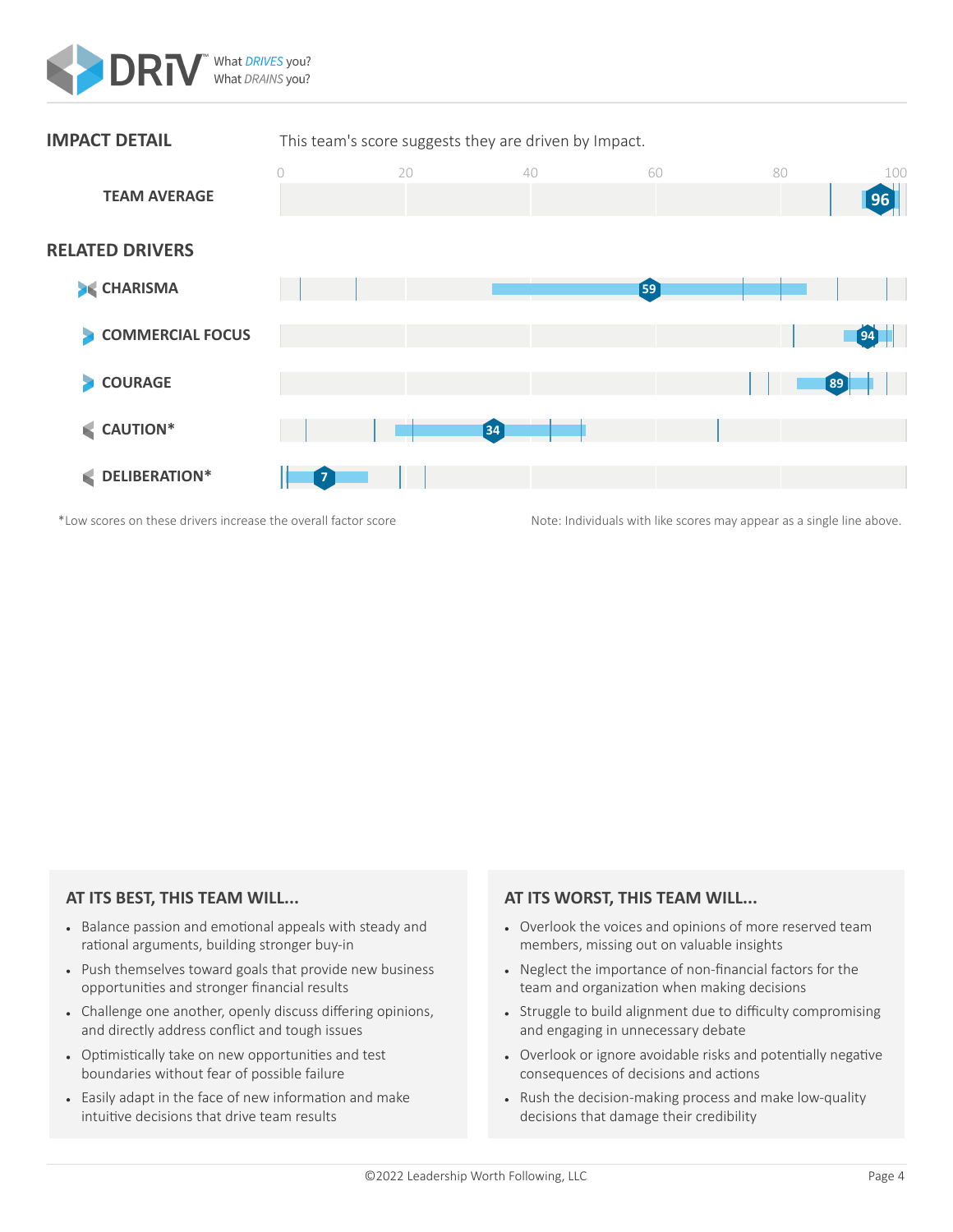



#### **AT ITS BEST, THIS TEAM WILL...**

- Foster a creative environment that encourages innovation, new ideas, and different solutions
- Value feedback and look for opportunities for themselves to learn and develop into highest potential
- Readily share insights and make decisions using wellinformed opinions and strategic thinking
- Question existing methods and processes, helping the team evolve and adjust to different situations

- Waste time brainstorming new ideas rather than leveraging practical and existing solutions
- Overemphasize personal growth, leading to 'feedback fatigue' and unproductive learnings for the team
- Overcomplicate decisions by considering too many data points and surfacing competing opinions
- Create unclear goals, rules, and processes that result in inefficiency, conflict, and subpar performance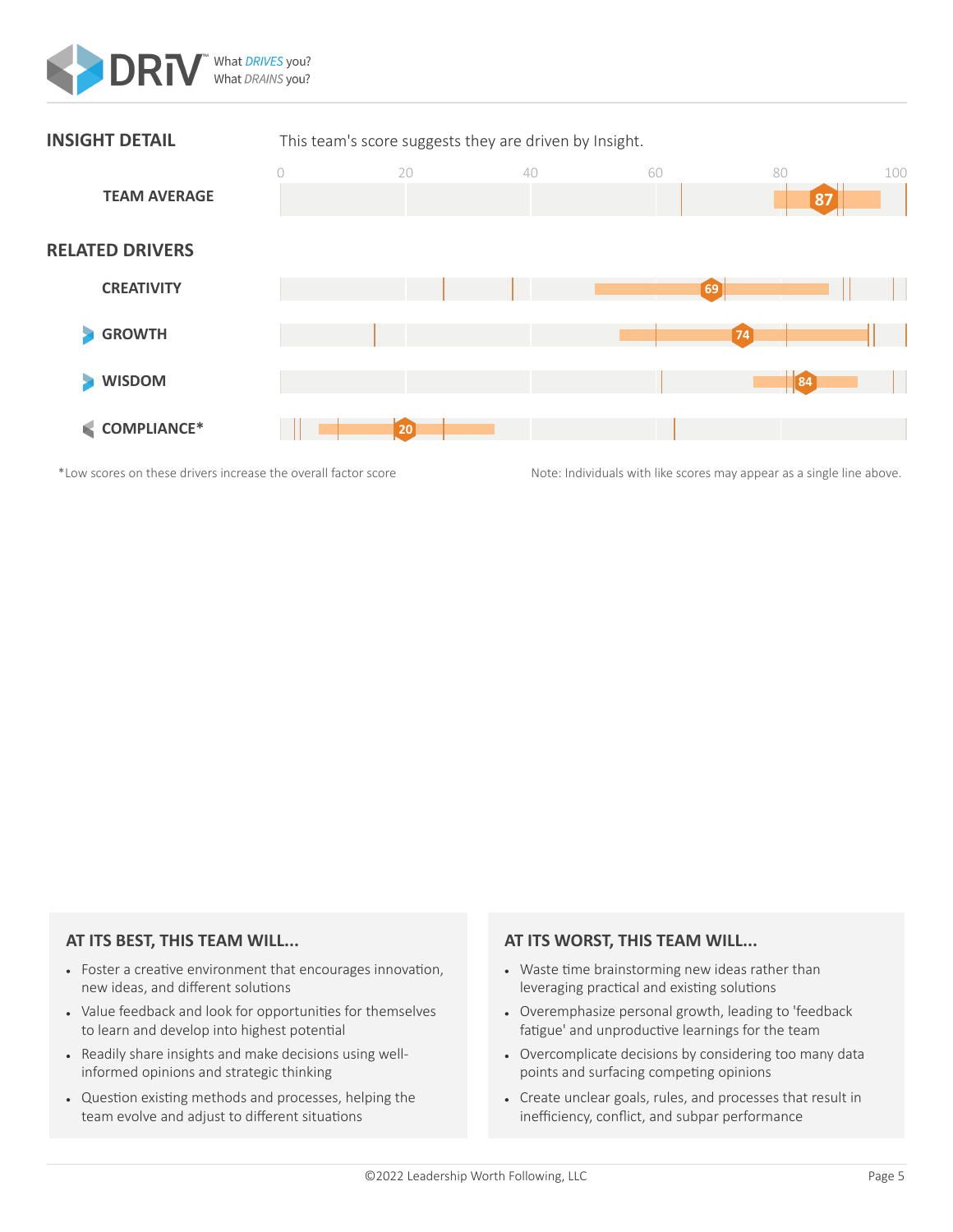



#### **AT ITS BEST, THIS TEAM WILL...**

- Work together on shared responsibilities while coordinating individual efforts to achieve results
- Seek broad input and involvement of team members while limiting decision-making to a few
- Balance importance of relationships and cohesion with sufficient focus on task and productivity
- Encourage individual initiative while ensuring alignment and support of team goals

- Experience tension due to very different preferences for individual and collaborative work
- Disagree on who should be included and how much weight differing opinions should be given
- Provide few chances for team members to interact outside of task, limiting personal connections
- Disagree on how much direction versus independence should be given to team members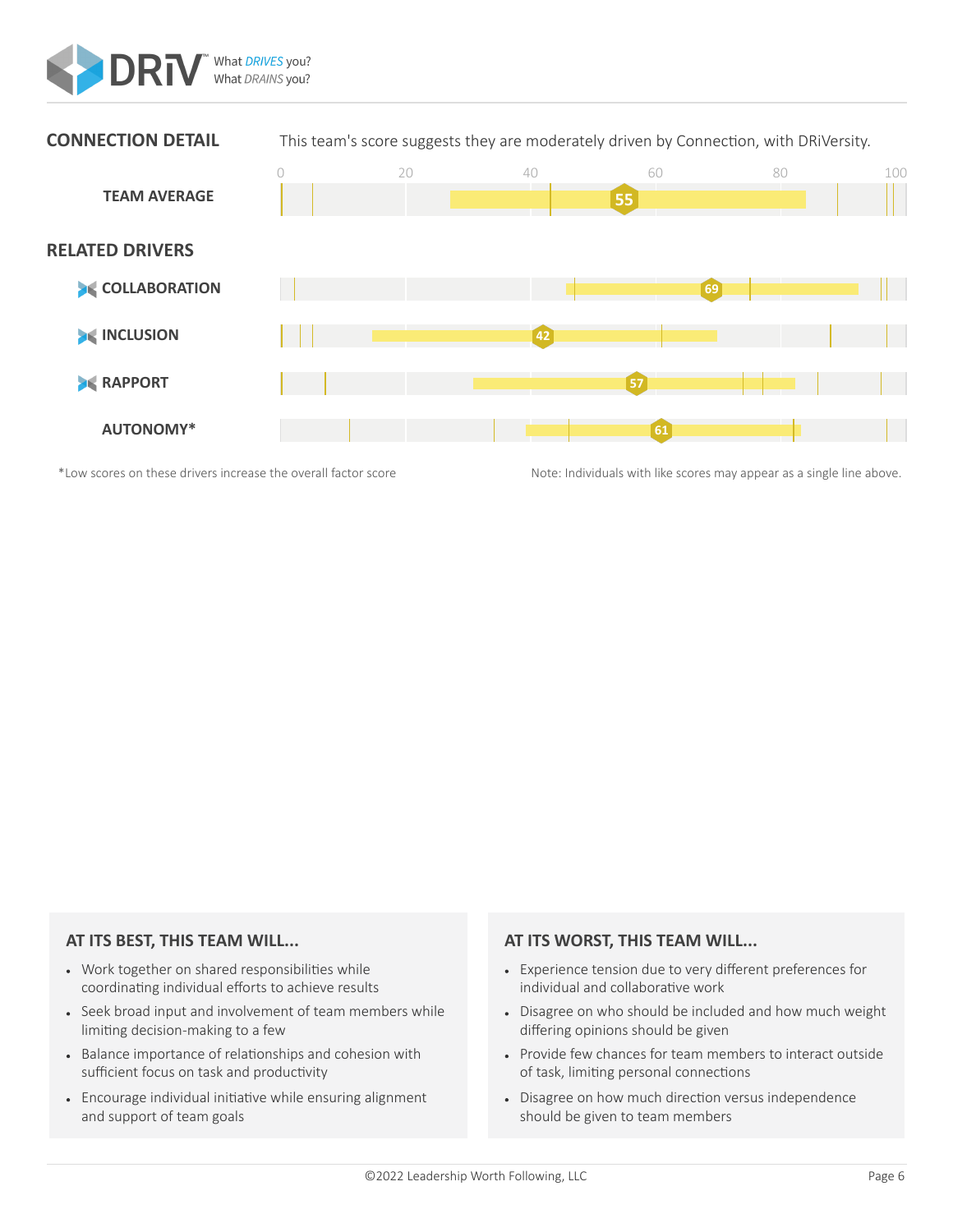



#### **AT ITS BEST, THIS TEAM WILL...**

- Remain open, candid, and transparent in sharing thoughts and information
- Understand that mistakes happen and allow team members to move on and learn from them
- Create the expectation that team members be selfsufficient but allowed to ask for help if needed
- Establish clear roles and authority to make decisions and provide direction
- Strive to perform at their best and show their individual contributions and value
- Remain motivated by non-monitory incentives for achieving individual and team goals
- Work toward goals that will provide recognition for the team and individual team members

- Share unfiltered and sensitive information, compromising confidentiality or privacy
- Be overly lenient or accepting of repeated mistakes or nonperformance
- Overburden some team members with supporting others, while others focus on individual priorities
- Defer to leadership for direction and decision-making, minimizing efficiency
- Focus on individual goals and success over team goals and performance
- Overlook the importance of financial stability and benefits of monetary incentives
- Miss some opportunities to raise visibility and promote individual and team accomplishments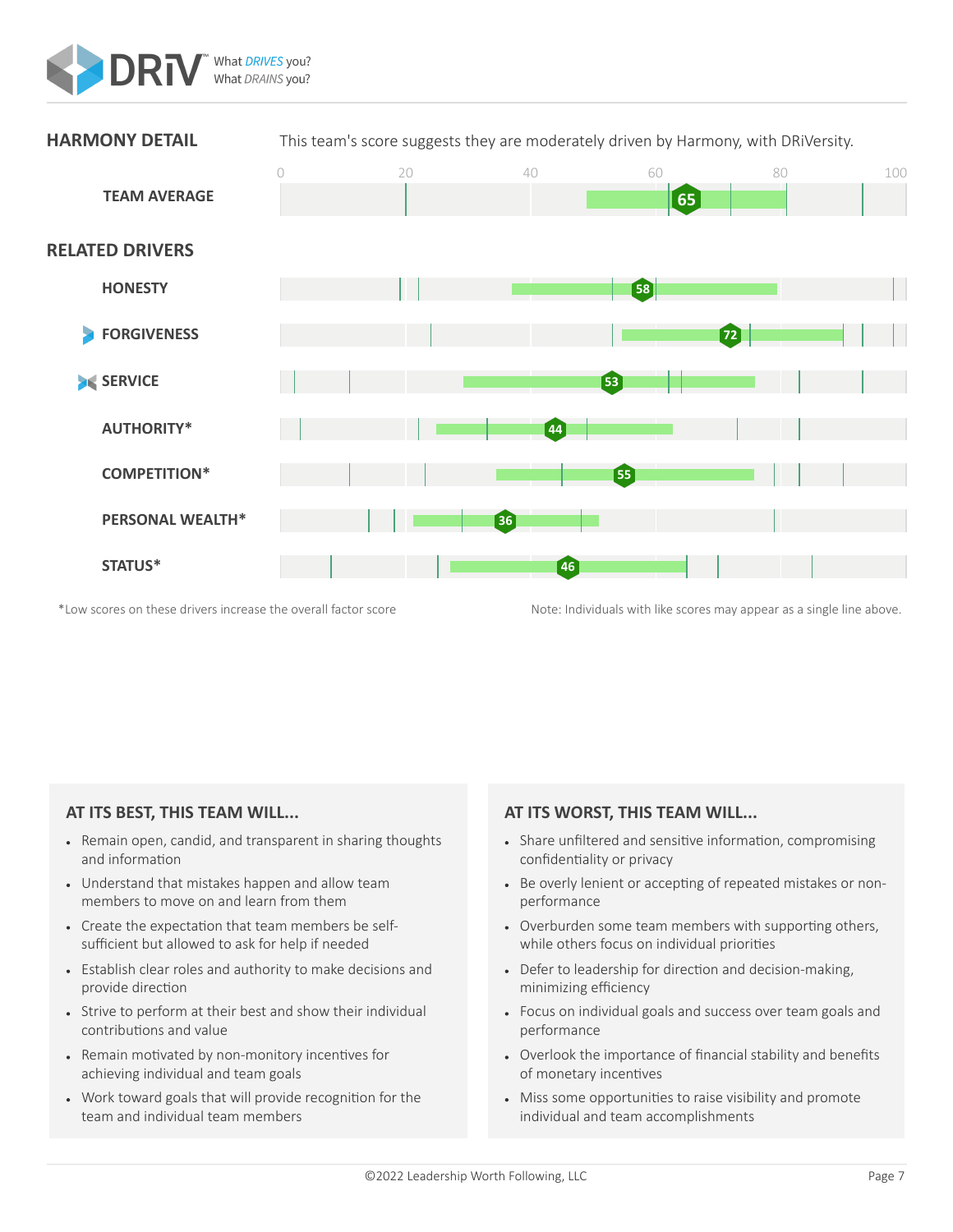



#### **AT ITS BEST, THIS TEAM WILL...**

- Challenge the status quo and encourage new ideas, solutions, and direction
- Set practical team goals and easily adjust expectations if the team's standards become unrealistic
- Quickly shift approaches and distribute resources, attention, and time across different priorities
- Maintain focus on achieving goals and results while creating a relaxed and enjoyable work environment

- Move in different directions as they struggle to find common ground and build a shared understanding
- Struggle with accountability and being overly tolerant of mistakes and mediocre performance
- Give up too quickly or abandon efforts too easily, failing to deliver on the team's obligations
- Experience tension due to team members' differing needs and expectations around having "fun" at work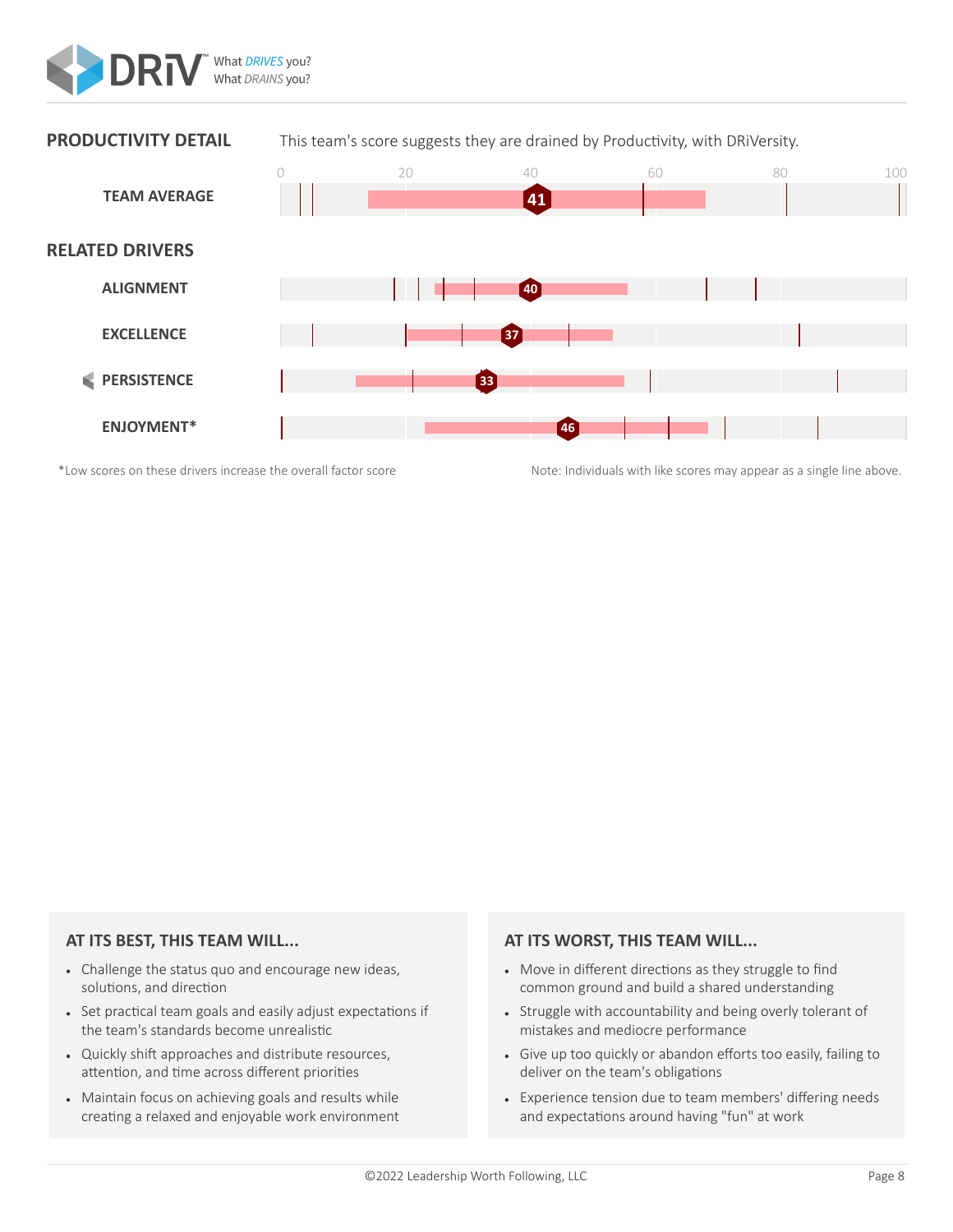



Note: Individuals with like scores may appear as a single line above.

#### **AT ITS BEST, THIS TEAM WILL...**

- Respect individual values while building team values that team members embrace
- Focus on meeting team obligations and delivering immediate results
- Use a purpose to inspire the team without losing motivation when working through mundane tasks
- Exert full effort in the absence of praise, and complete 'thankless' jobs for the team's benefit

- Experience conflict when individual values do not align with team values, goals, or solutions
- Lack interest in a long-term vision; lose motivation without an immediate and tangible impact
- Struggle to maintain motivation of all team members with differing needs for discussion of broader purpose
- Provide more critical than positive feedback; miss opportunities to affirm desired behaviors